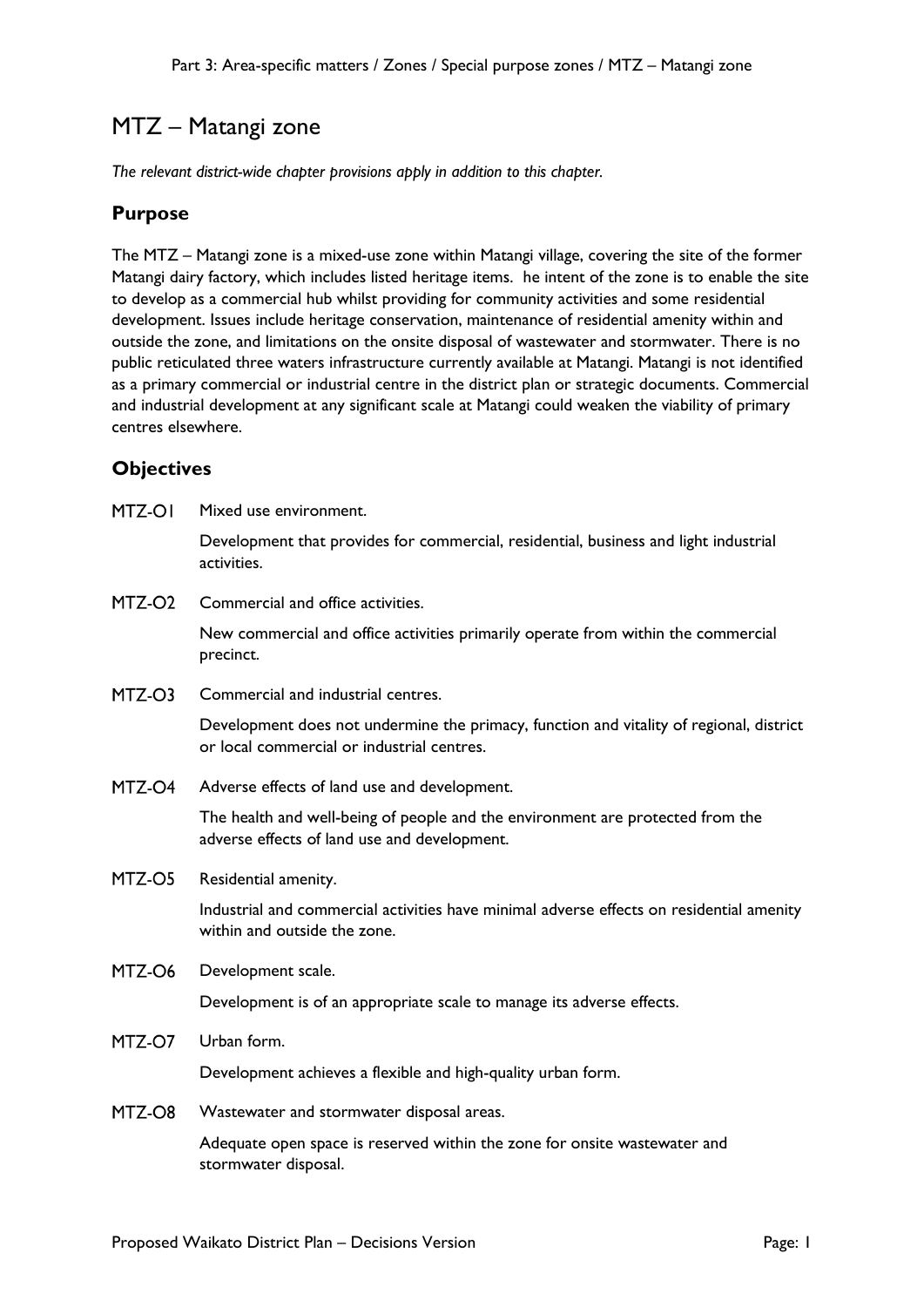## **Policies**

| MTZ-PI |                                                                                                                                                                                               | Range of activities.                                                                                                                                                                                                |
|--------|-----------------------------------------------------------------------------------------------------------------------------------------------------------------------------------------------|---------------------------------------------------------------------------------------------------------------------------------------------------------------------------------------------------------------------|
| (1)    |                                                                                                                                                                                               | Enable mixed uses, a diverse range of activities, services and trading formats that<br>provide employment opportunities;                                                                                            |
| (2)    |                                                                                                                                                                                               | Maintain and enhance residential amenity by managing non-residential activities which<br>generate high levels of noise, motor vehicle traffic and activities operating outside<br>normal business hours;            |
| (3)    | Discourage activities, which have noxious, offensive, or undesirable qualities;                                                                                                               |                                                                                                                                                                                                                     |
| (4)    | Promote the zone as a focal point for local community activities and events through<br>built form, size, scale, and diversity of activity in a manner that serves the local<br>community; and |                                                                                                                                                                                                                     |
| (5)    | possible.                                                                                                                                                                                     | Maintain heritage through the repurposing and reusing of existing buildings where                                                                                                                                   |
| MTZ-P2 |                                                                                                                                                                                               | Provide for a mixture of commercial activities.                                                                                                                                                                     |
| (1)    |                                                                                                                                                                                               | Commercial activity in the identified commercial precinct provides for small scale<br>convenience retail and community activities;                                                                                  |
| (2)    | Detached residential units are discouraged from establishing in the Commercial<br>Precinct; and                                                                                               |                                                                                                                                                                                                                     |
| (3)    |                                                                                                                                                                                               | Maintain the commercial viability within the commercial precinct while:                                                                                                                                             |
|        | (a)                                                                                                                                                                                           | Providing for mixed use developments ensuring that residential activities are<br>located above ground floor; and                                                                                                    |
|        | (b)                                                                                                                                                                                           | Avoiding residential activity located at ground level.                                                                                                                                                              |
| MTZ-P3 |                                                                                                                                                                                               | Range of commercial activities.                                                                                                                                                                                     |
| (1)    | Provide for a range of commercial activities that meet the needs of the local<br>community;                                                                                                   |                                                                                                                                                                                                                     |
| (2)    | Ensure commercial development and activity is at a scale that will not compromise the<br>function, role and amenity of commercial and centre zones; and                                       |                                                                                                                                                                                                                     |
| (3)    | Commercial activities enhance vitality and amenity while providing for a range of<br>commercial and community activities and facilities at a scale for the local community.                   |                                                                                                                                                                                                                     |
| MTZ-P4 | Light industry activities.                                                                                                                                                                    |                                                                                                                                                                                                                     |
| (1)    | Enable development of light industrial activities;                                                                                                                                            |                                                                                                                                                                                                                     |
| (2)    | Development of industrial activities is at a scale that will not compromise the function<br>or role of industrial zones;                                                                      |                                                                                                                                                                                                                     |
| (3)    |                                                                                                                                                                                               | Manage new building scale and design to limit shading and building dominance on<br>neighbouring residential and rural zones; and                                                                                    |
| (4)    |                                                                                                                                                                                               | Manage adverse effects of light industry to minimise the effects on amenity in other<br>zones, particularly the GRZ - General residential zone, GRUZ - General rural zone and<br>public interface on Tauwhare Road. |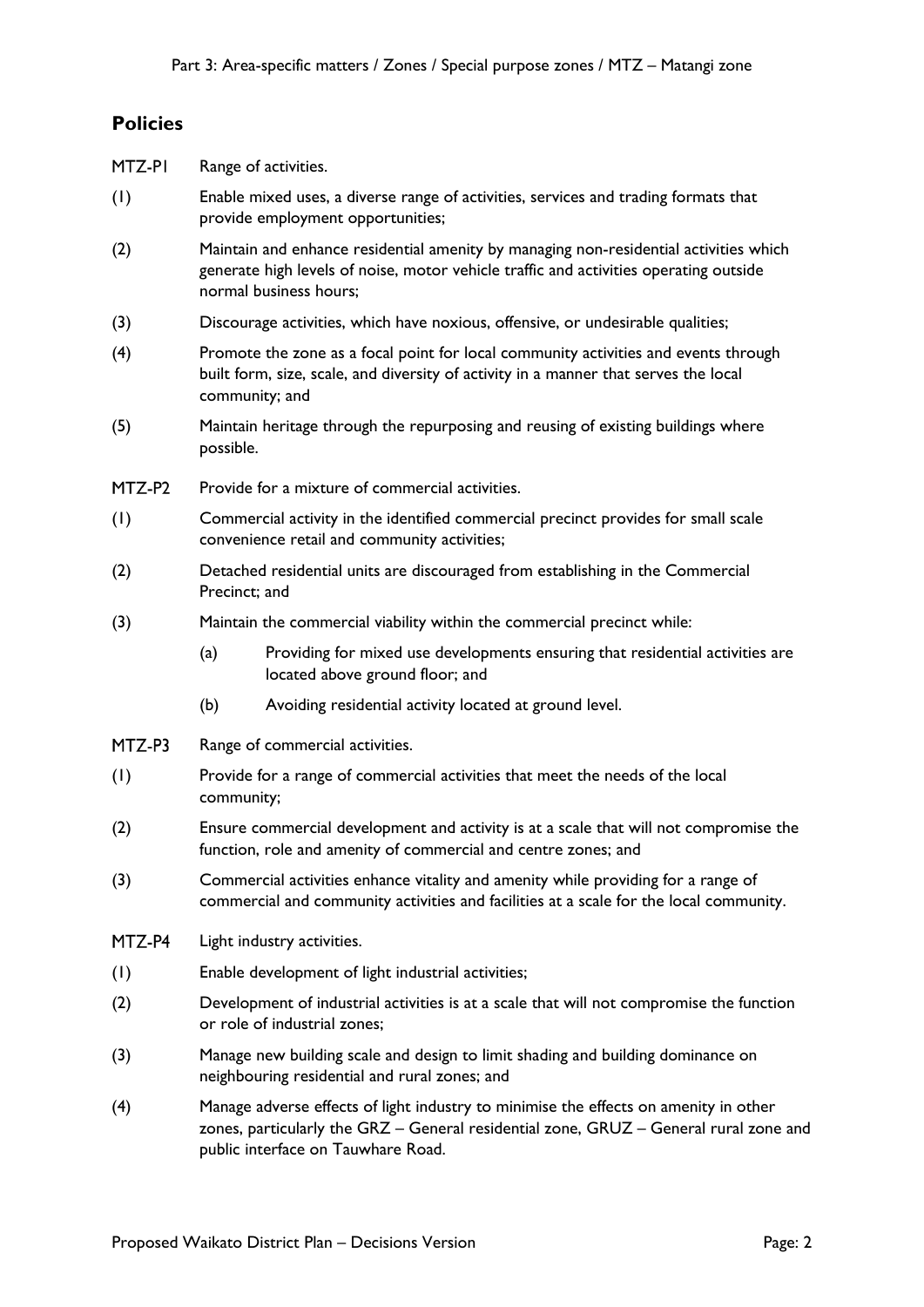- MTZ-P5 High quality urban form.
- (1) Ensure development enhances the Tauwhare Road frontage;
- (2) Require buildings with street frontages to promote street activation, provide building continuity along the frontage, pedestrian amenity and safety and visual quality;
- (3) Utilise urban design and Crime Prevention through Environmental Design (CPTED) principles in the design of development;
- (4) Development addresses, responds and is sympathetic to the heritage values of the site;
- (5) On-site parking is to be located and designed in such a manner as to avoid or mitigate adverse effects on pedestrian amenity and the streetscape; and
- (6) Landscaping is used for buffering and boundary softening.
- MTZ-P6 Managing development scale.
- (1) Development is of a scale and size that will minimise the potential adverse effects on surrounding residential, rural, roading and public infrastructure;
- (2) The scale and form of new development is to:
	- (a) Provide for a safe, accessible and attractive environment;
	- (b) Facilitate the integration of retail shopping, administration and commercial services, residential, community activities and light industrial activities;
	- (c) Maintain small scale focussed retail activities appropriate for the Matangi community;
	- (d) Manage adverse effects on the surrounding environment, particularly at the interface with residential areas; and
	- (e) Ensure wastewater and stormwater can be disposed of within the zone, by provision of appropriate onsite disposal systems and open space.
- (3) Maintain amenity of adjoining GRZ General residential and GRUZ General rural zoned properties by:
	- (a) Requiring buildings to be setback from boundaries; and
	- (b) Ensuring buildings adjacent to boundaries adjoining GRZ General residential and GRUZ – General rural zoned land will be of a form and scale that will enable the effects of activities in the building to be managed.
- MTZ-P7 Managing adverse effects.
- (1) Minimise the adverse effects of land use and development on internal and external residential and rural amenity by:
	- (a) Ensuring that the noise levels are compatible with the surrounding residential environment;
	- (b) Limiting the timing and duration of noise-generating activities, including construction and demolition activities;
	- (c) Maintaining appropriate setback distances between high noise environments and sensitive land uses;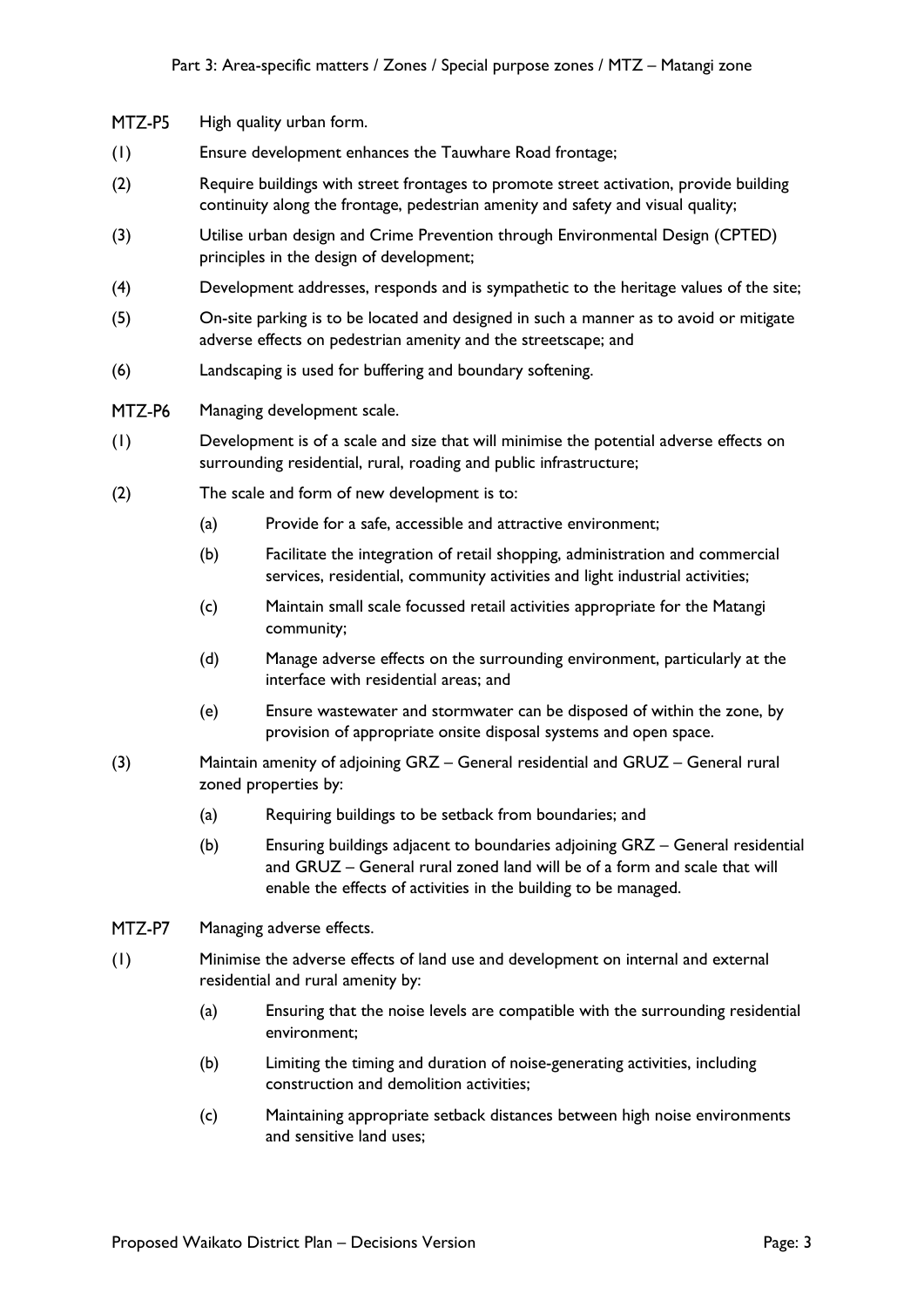- (d) Managing the location of sensitive land uses, particularly in relation to lawfully established noise generating activities;
- (e) Requiring acoustic insulation where sensitive activities are located within high noise environments;
- (f) Managing the adverse effects of glare and lighting to adjacent sites;
- (g) Managing the location, colour, content, and appearance of signs directed at traffic to ensure signs do not distract, confuse or obstruct road users;
- (h) Discouraging signs with adverse effects from illumination, light spill, flashing or reflection;
- (i) Providing for signage that is compatible with the character and sensitivity of the surrounding environment;
- (j) Managing adverse visual effects of outdoor storage through screening or landscaping;
- (k) Ensuring that development does not compromise the safety and efficiency of the local road and rail networks; and
- (l) Ensuring that wastewater and stormwater from each land use or development is managed through adequate disposal systems.

### **Rules**

#### *Advice note:*

*Additional consent may be required for subdivision and change of use where contaminated soil is reasonably likely to harm human health, under the Resource Management (National Environmental Standard for Assessing and Managing Contaminants in Soil to Protect Human Health) Regulations 2011.*

*Land use – activities*

In addition to the activity-specific standards listed below, permitted activities must also comply with all relevant Land-use effects standards and Land-use building standards in this chapter, as well as the standards in Part 2 / District-wide matters / General district-wide matters.

| <b>MTZ-RI</b>                                                                                                                                                             | Community facility |                                                                                                                                                    |
|---------------------------------------------------------------------------------------------------------------------------------------------------------------------------|--------------------|----------------------------------------------------------------------------------------------------------------------------------------------------|
| (1) Activity status: PER                                                                                                                                                  |                    | (2) Activity status where compliance not                                                                                                           |
| <b>Activity-specific standards:</b>                                                                                                                                       |                    | achieved: n/a                                                                                                                                      |
| Nil.                                                                                                                                                                      |                    |                                                                                                                                                    |
| MTZ-R <sub>2</sub>                                                                                                                                                        | Light industry     |                                                                                                                                                    |
| (1) Activity status: PER                                                                                                                                                  |                    | (2) Activity status where compliance not                                                                                                           |
| <b>Activity-specific standards:</b>                                                                                                                                       |                    | achieved: RDIS                                                                                                                                     |
| (a) The activity is not located in the PREC19<br>- Matangi commercial precinct; and                                                                                       |                    | Council's discretion is restricted to the<br>following matters:                                                                                    |
| (b) Ancillary retail associated with Light<br>Industry is limited to the greater of<br>150m <sup>2</sup> per tenancy or 20% of the total<br>gross floor area per tenancy. |                    | (a) Adverse effects of non-compliance with<br>activity-specific standards;<br>(b) Positive effects on the community or the<br>natural environment; |
|                                                                                                                                                                           |                    | (c) The extent to which the activity is able<br>to avoid, remedy or mitigate adverse                                                               |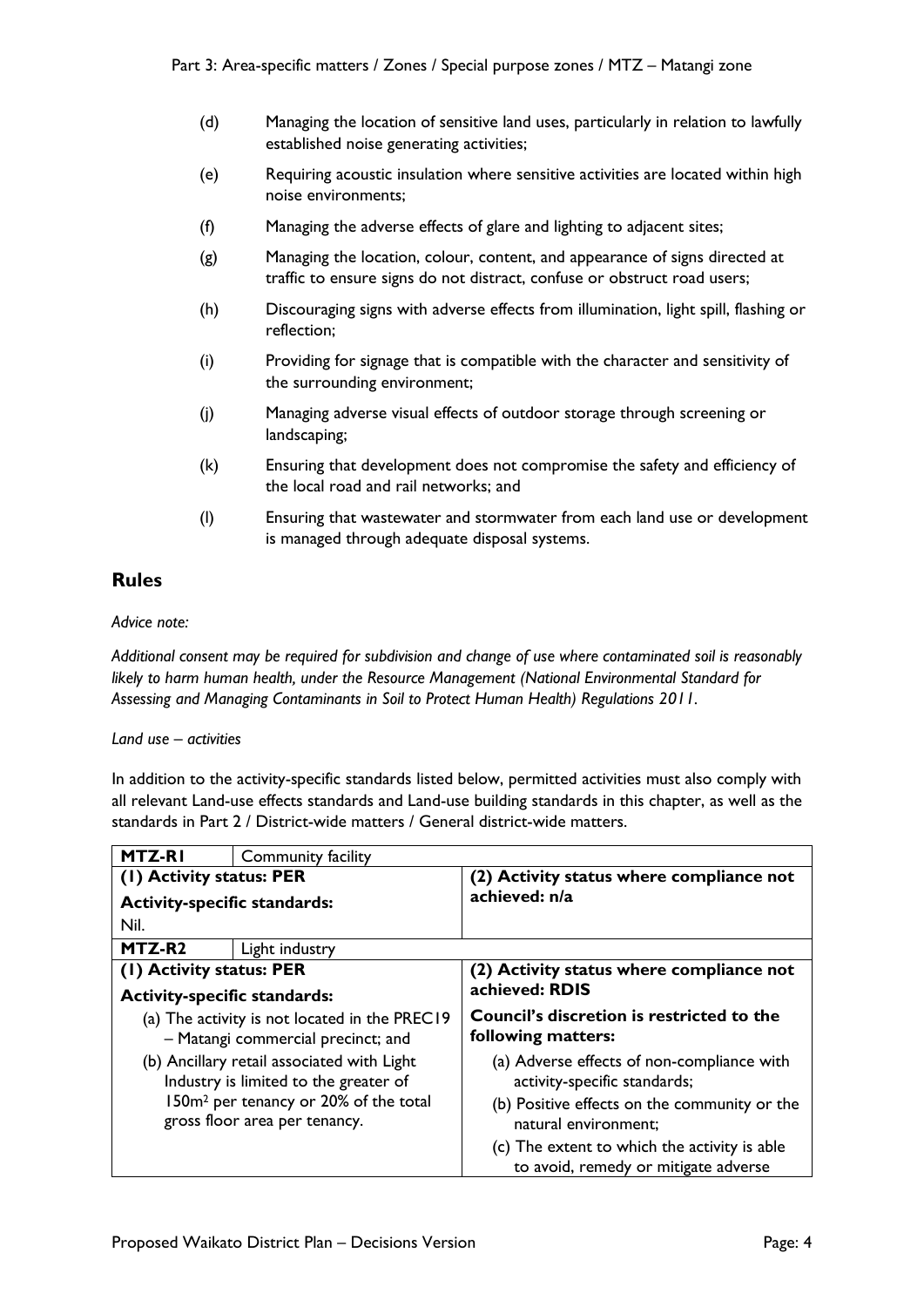|                                     |                                                         | effects on the existing and foreseeable<br>future amenity of the area, particularly in<br>relation to noise, traffic generation,<br>material deposited on roads, dust, odour<br>and lighting; and<br>(d) The extent to which the proposal,<br>development, excavation or subdivision<br>of a historic heritage site or place is<br>consistent with the identified heritage<br>values, including scale, design, form, style,<br>bulk, height, materials and colour, and<br>retains, protects or enhances the historic<br>setting.                                                                                                                                                                                                                                               |
|-------------------------------------|---------------------------------------------------------|--------------------------------------------------------------------------------------------------------------------------------------------------------------------------------------------------------------------------------------------------------------------------------------------------------------------------------------------------------------------------------------------------------------------------------------------------------------------------------------------------------------------------------------------------------------------------------------------------------------------------------------------------------------------------------------------------------------------------------------------------------------------------------|
| MTZ-R3                              | Childcare facility                                      |                                                                                                                                                                                                                                                                                                                                                                                                                                                                                                                                                                                                                                                                                                                                                                                |
| (1) Activity status: PER            |                                                         | (2) Activity status where compliance not<br>achieved: RDIS                                                                                                                                                                                                                                                                                                                                                                                                                                                                                                                                                                                                                                                                                                                     |
| <b>Activity-specific standards:</b> |                                                         |                                                                                                                                                                                                                                                                                                                                                                                                                                                                                                                                                                                                                                                                                                                                                                                |
|                                     | (a) Maximum gross floor area is 300m <sup>2</sup> .     | <b>Council's discretion is restricted to the</b><br>following matters:                                                                                                                                                                                                                                                                                                                                                                                                                                                                                                                                                                                                                                                                                                         |
|                                     |                                                         | (a) Adverse effects of non-compliance with<br>activity-specific standards;<br>(b) Positive effects on the community or the<br>natural environment;<br>(c) The extent to which the activity is able<br>to avoid, remedy or mitigate adverse<br>effects on the existing and foreseeable<br>future amenity of the area, particularly in<br>relation to noise, traffic generation,<br>material deposited on roads, dust, odour<br>and lighting; and<br>(d) The extent to which the proposal,<br>development, excavation or subdivision<br>of a historic heritage site or place is<br>consistent with the identified heritage<br>values, including scale, design, form, style,<br>bulk, height, materials and colour, and<br>retains, protects or enhances the historic<br>setting. |
| MTZ-R4                              | Educational facility (not including childcare facility) |                                                                                                                                                                                                                                                                                                                                                                                                                                                                                                                                                                                                                                                                                                                                                                                |
| (1) Activity status: PER            |                                                         | (2) Activity status where compliance not<br>achieved: RDIS                                                                                                                                                                                                                                                                                                                                                                                                                                                                                                                                                                                                                                                                                                                     |
| <b>Activity-specific standards:</b> |                                                         |                                                                                                                                                                                                                                                                                                                                                                                                                                                                                                                                                                                                                                                                                                                                                                                |
| (a) Maximum of 9 students.          |                                                         | <b>Council's discretion is restricted to the</b><br>following matters:                                                                                                                                                                                                                                                                                                                                                                                                                                                                                                                                                                                                                                                                                                         |
|                                     |                                                         | (a) Adverse effects of non-compliance with<br>activity-specific standards;<br>(b) Positive effects on the community or the<br>natural environment;                                                                                                                                                                                                                                                                                                                                                                                                                                                                                                                                                                                                                             |
|                                     |                                                         | (c) The extent to which the activity is able<br>to avoid, remedy or mitigate adverse<br>effects on the existing and foreseeable<br>future amenity of the area, particularly in<br>relation to noise, traffic generation,                                                                                                                                                                                                                                                                                                                                                                                                                                                                                                                                                       |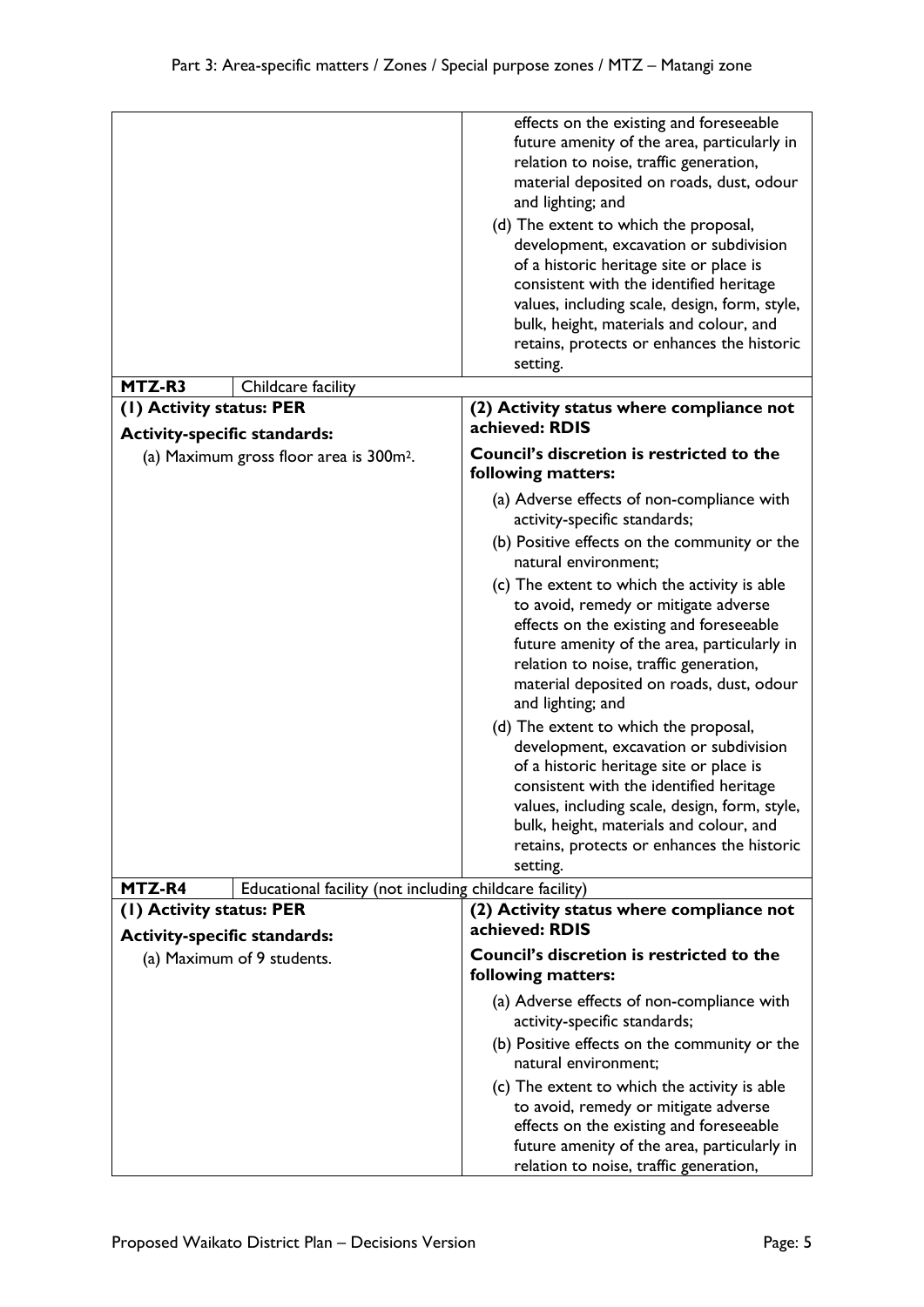| MTZ-R5<br>Home business                                                                                                                                                                                                                                                                                                              | material deposited on roads, dust, odour<br>and lighting; and<br>(d) The extent to which the proposal,<br>development, excavation or subdivision<br>of a historic heritage site or place is<br>consistent with the identified heritage<br>values, including scale, design, form, style,<br>bulk, height, materials and colour, and<br>retains, protects or enhances the historic<br>setting.                                                                                                                                                                                                                                                                                                                                                                                   |
|--------------------------------------------------------------------------------------------------------------------------------------------------------------------------------------------------------------------------------------------------------------------------------------------------------------------------------------|--------------------------------------------------------------------------------------------------------------------------------------------------------------------------------------------------------------------------------------------------------------------------------------------------------------------------------------------------------------------------------------------------------------------------------------------------------------------------------------------------------------------------------------------------------------------------------------------------------------------------------------------------------------------------------------------------------------------------------------------------------------------------------|
| (1) Activity status: PER                                                                                                                                                                                                                                                                                                             | (2) Activity status where compliance not                                                                                                                                                                                                                                                                                                                                                                                                                                                                                                                                                                                                                                                                                                                                       |
| <b>Activity-specific standards:</b>                                                                                                                                                                                                                                                                                                  | achieved: RDIS                                                                                                                                                                                                                                                                                                                                                                                                                                                                                                                                                                                                                                                                                                                                                                 |
| (a) It is wholly contained within a residential<br>unit;                                                                                                                                                                                                                                                                             | <b>Council's discretion is restricted to the</b><br>following matters:                                                                                                                                                                                                                                                                                                                                                                                                                                                                                                                                                                                                                                                                                                         |
| (b) No more than 2 people who are not<br>permanent residents of the site are<br>employed at any one time;<br>(c) Unloading or loading of vehicles and<br>receiving of customers or deliveries only<br>occur between 7.30am and 7.00pm on<br>any day; and<br>(d) Machinery may only be operated<br>between 7.30am and 9pm on any day. | (a) Adverse effects of non-compliance with<br>activity-specific standards;<br>(b) Positive effects on the community or the<br>natural environment;<br>(c) The extent to which the activity is able<br>to avoid, remedy or mitigate adverse<br>effects on the existing and foreseeable<br>future amenity of the area, particularly in<br>relation to noise, traffic generation,<br>material deposited on roads, dust, odour<br>and lighting; and<br>(d) The extent to which the proposal,<br>development, excavation or subdivision<br>of a historic heritage site or place is<br>consistent with the identified heritage<br>values, including scale, design, form, style,<br>bulk, height, materials and colour, and<br>retains, protects or enhances the historic<br>setting. |
| MTZ-R6<br>Public amenity                                                                                                                                                                                                                                                                                                             |                                                                                                                                                                                                                                                                                                                                                                                                                                                                                                                                                                                                                                                                                                                                                                                |
| (1) Activity status: PER                                                                                                                                                                                                                                                                                                             | (2) Activity status where compliance not                                                                                                                                                                                                                                                                                                                                                                                                                                                                                                                                                                                                                                                                                                                                       |
| <b>Activity-specific standards:</b><br>Nil.                                                                                                                                                                                                                                                                                          | achieved: n/a                                                                                                                                                                                                                                                                                                                                                                                                                                                                                                                                                                                                                                                                                                                                                                  |
| MTZ-R7<br>Health facility                                                                                                                                                                                                                                                                                                            |                                                                                                                                                                                                                                                                                                                                                                                                                                                                                                                                                                                                                                                                                                                                                                                |
| (1) Activity status: PER                                                                                                                                                                                                                                                                                                             | (2) Activity status where compliance not                                                                                                                                                                                                                                                                                                                                                                                                                                                                                                                                                                                                                                                                                                                                       |
| <b>Activity-specific standards:</b><br>Nil.                                                                                                                                                                                                                                                                                          | achieved: n/a                                                                                                                                                                                                                                                                                                                                                                                                                                                                                                                                                                                                                                                                                                                                                                  |
| MTZ-R8<br>Visitor accommodation                                                                                                                                                                                                                                                                                                      |                                                                                                                                                                                                                                                                                                                                                                                                                                                                                                                                                                                                                                                                                                                                                                                |
| (1) Activity status: PER<br><b>Activity-specific standards:</b>                                                                                                                                                                                                                                                                      | (2) Activity status where compliance not<br>achieved: RDIS                                                                                                                                                                                                                                                                                                                                                                                                                                                                                                                                                                                                                                                                                                                     |
| (a) Not located in PREC19 - Matangi                                                                                                                                                                                                                                                                                                  | Council's discretion is restricted to the<br>following matters:                                                                                                                                                                                                                                                                                                                                                                                                                                                                                                                                                                                                                                                                                                                |
| commercial precinct;                                                                                                                                                                                                                                                                                                                 |                                                                                                                                                                                                                                                                                                                                                                                                                                                                                                                                                                                                                                                                                                                                                                                |
| (b) Maximum of nine visitor accommodation<br>units within the zone;                                                                                                                                                                                                                                                                  | (a) Adverse effects of non-compliance with<br>activity-specific standards;                                                                                                                                                                                                                                                                                                                                                                                                                                                                                                                                                                                                                                                                                                     |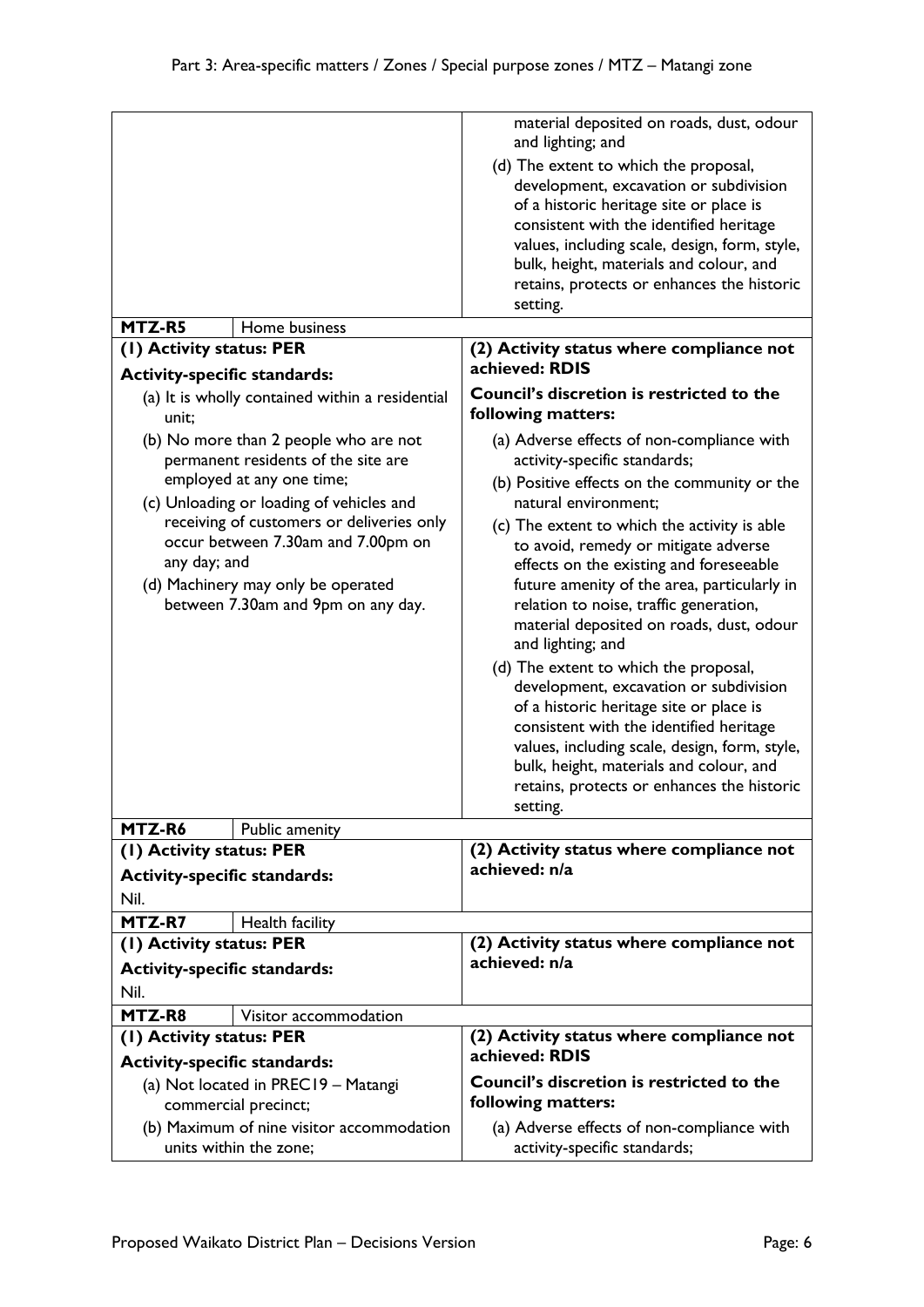| combined; and                                                                  | (c) Maximum gross floor area of 1000m <sup>2</sup> in<br>all visitor accommodation units<br>(d) Maximum occupancy of 6 guests per<br>visitor accommodation unit. | (b) Positive effects on the community or the<br>natural environment:<br>(c) The extent to which the activity is able<br>to avoid, remedy or mitigate adverse<br>effects on the existing and foreseeable<br>future amenity of the area, particularly in<br>relation to noise, traffic generation,<br>material deposited on roads, dust, odour<br>and lighting; and<br>(d) The extent to which the proposal,<br>development, excavation or subdivision<br>of a historic heritage site or place is<br>consistent with the identified heritage<br>values, including scale, design, form, style,<br>bulk, height, materials and colour, and<br>retains, protects or enhances the historic<br>setting. |
|--------------------------------------------------------------------------------|------------------------------------------------------------------------------------------------------------------------------------------------------------------|--------------------------------------------------------------------------------------------------------------------------------------------------------------------------------------------------------------------------------------------------------------------------------------------------------------------------------------------------------------------------------------------------------------------------------------------------------------------------------------------------------------------------------------------------------------------------------------------------------------------------------------------------------------------------------------------------|
| MTZ-R9                                                                         | <b>Residential</b>                                                                                                                                               | Includes occupation of a single residential unit for short term rental.                                                                                                                                                                                                                                                                                                                                                                                                                                                                                                                                                                                                                          |
| (1) Activity status: PER                                                       |                                                                                                                                                                  | (2) Activity status where compliance not                                                                                                                                                                                                                                                                                                                                                                                                                                                                                                                                                                                                                                                         |
| <b>Activity-specific standards:</b>                                            |                                                                                                                                                                  | achieved: n/a                                                                                                                                                                                                                                                                                                                                                                                                                                                                                                                                                                                                                                                                                    |
| Nil.                                                                           |                                                                                                                                                                  |                                                                                                                                                                                                                                                                                                                                                                                                                                                                                                                                                                                                                                                                                                  |
| MTZ-RIO                                                                        |                                                                                                                                                                  |                                                                                                                                                                                                                                                                                                                                                                                                                                                                                                                                                                                                                                                                                                  |
|                                                                                | Construction or alteration of a building for a sensitive land use                                                                                                | (2) Activity status where compliance not                                                                                                                                                                                                                                                                                                                                                                                                                                                                                                                                                                                                                                                         |
| (I) Activity status: PER                                                       |                                                                                                                                                                  | achieved: RDIS                                                                                                                                                                                                                                                                                                                                                                                                                                                                                                                                                                                                                                                                                   |
| <b>Activity-specific standards:</b><br>(a) The construction or alteration of a |                                                                                                                                                                  | Council's discretion is restricted to the                                                                                                                                                                                                                                                                                                                                                                                                                                                                                                                                                                                                                                                        |
| building for a sensitive land use that                                         |                                                                                                                                                                  | following matters:                                                                                                                                                                                                                                                                                                                                                                                                                                                                                                                                                                                                                                                                               |
| complies with all of the following                                             |                                                                                                                                                                  | (a) Effects on the amenity values of the site;                                                                                                                                                                                                                                                                                                                                                                                                                                                                                                                                                                                                                                                   |
| standards:                                                                     |                                                                                                                                                                  | (b) The risk of electrical hazards affecting                                                                                                                                                                                                                                                                                                                                                                                                                                                                                                                                                                                                                                                     |
|                                                                                | (i) It is set back a minimum of 10m from                                                                                                                         | the safety of people;                                                                                                                                                                                                                                                                                                                                                                                                                                                                                                                                                                                                                                                                            |
|                                                                                | the centre of line of any electrical                                                                                                                             | (c) The risk of damage to property; and                                                                                                                                                                                                                                                                                                                                                                                                                                                                                                                                                                                                                                                          |
|                                                                                | distribution or transmission lines, not                                                                                                                          | (d) Effects on the operation, maintenance                                                                                                                                                                                                                                                                                                                                                                                                                                                                                                                                                                                                                                                        |
|                                                                                | associated with the National Grid,                                                                                                                               | and upgrading of the electrical                                                                                                                                                                                                                                                                                                                                                                                                                                                                                                                                                                                                                                                                  |
| II0kV; or                                                                      | that operate at a voltage of up to                                                                                                                               | distribution or transmission lines.                                                                                                                                                                                                                                                                                                                                                                                                                                                                                                                                                                                                                                                              |
| (ii) It is set back a minimum of 12m from                                      |                                                                                                                                                                  |                                                                                                                                                                                                                                                                                                                                                                                                                                                                                                                                                                                                                                                                                                  |
|                                                                                | the centre of line of any electrical                                                                                                                             |                                                                                                                                                                                                                                                                                                                                                                                                                                                                                                                                                                                                                                                                                                  |
| distribution or transmission lines, not                                        |                                                                                                                                                                  |                                                                                                                                                                                                                                                                                                                                                                                                                                                                                                                                                                                                                                                                                                  |
| associated with the National Grid,<br>that operate at a voltage of I IOkV or   |                                                                                                                                                                  |                                                                                                                                                                                                                                                                                                                                                                                                                                                                                                                                                                                                                                                                                                  |
| more.                                                                          |                                                                                                                                                                  |                                                                                                                                                                                                                                                                                                                                                                                                                                                                                                                                                                                                                                                                                                  |
| MTZ-RII                                                                        |                                                                                                                                                                  | Construction or demolition of, or alteration or addition to, a building or                                                                                                                                                                                                                                                                                                                                                                                                                                                                                                                                                                                                                       |
| structure                                                                      |                                                                                                                                                                  |                                                                                                                                                                                                                                                                                                                                                                                                                                                                                                                                                                                                                                                                                                  |
| (1) Activity status: PER                                                       |                                                                                                                                                                  | (2) Activity status where compliance not                                                                                                                                                                                                                                                                                                                                                                                                                                                                                                                                                                                                                                                         |
| <b>Activity-specific standards:</b><br>Nil.                                    |                                                                                                                                                                  | achieved: n/a                                                                                                                                                                                                                                                                                                                                                                                                                                                                                                                                                                                                                                                                                    |
| MTZ-RI2                                                                        |                                                                                                                                                                  | Any activity that is not listed as permitted, restricted discretionary or                                                                                                                                                                                                                                                                                                                                                                                                                                                                                                                                                                                                                        |
| discretionary                                                                  |                                                                                                                                                                  |                                                                                                                                                                                                                                                                                                                                                                                                                                                                                                                                                                                                                                                                                                  |
| <b>Activity status: DIS</b>                                                    |                                                                                                                                                                  |                                                                                                                                                                                                                                                                                                                                                                                                                                                                                                                                                                                                                                                                                                  |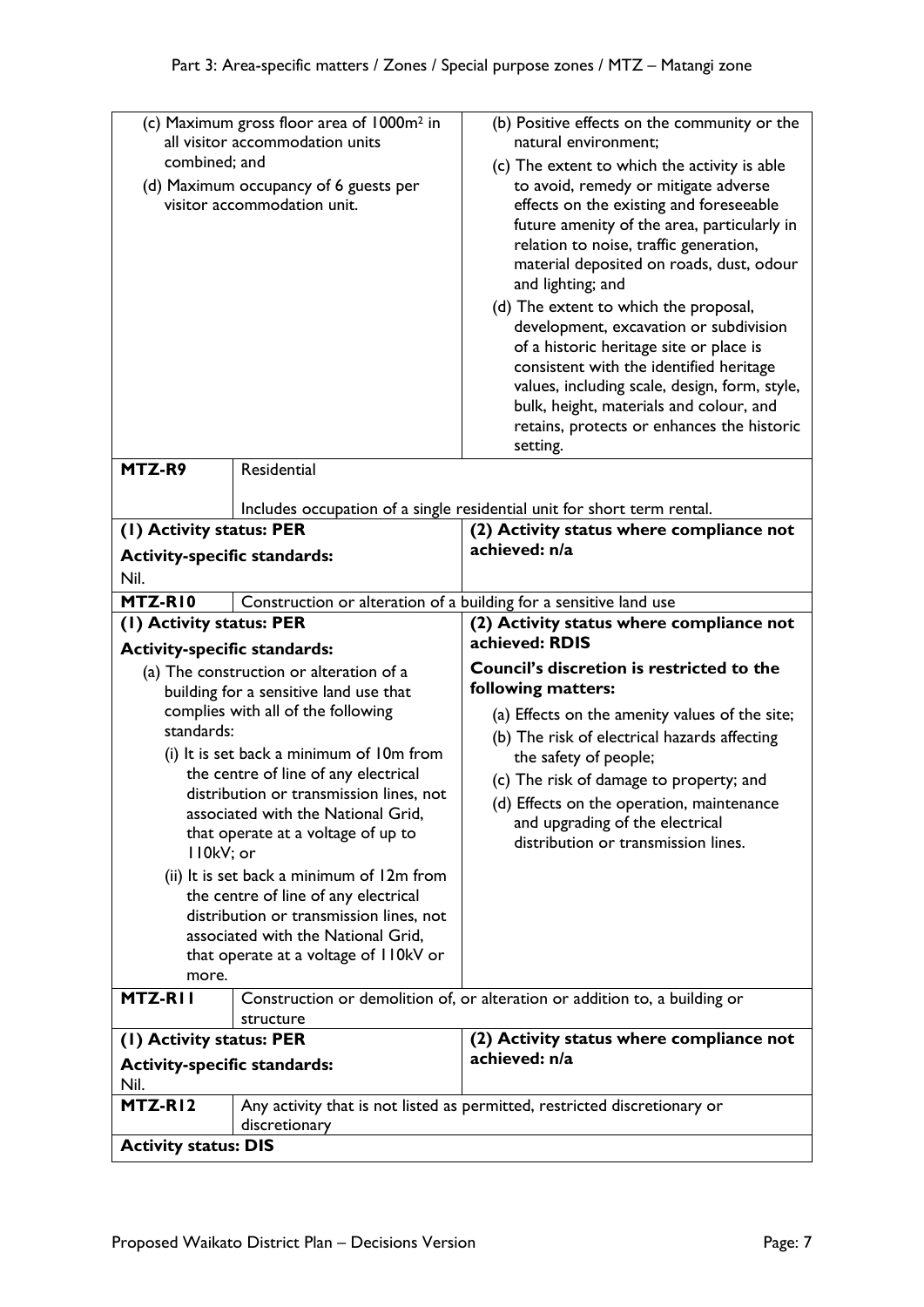|  |  | Land use - activities for PREC19 - Matangi commercial precinct |  |
|--|--|----------------------------------------------------------------|--|
|--|--|----------------------------------------------------------------|--|

| PREC19-RI<br>Commercial activity                                                                                          |                                                                                                                                                                                                                                                                                                                                                                                                                 |  |
|---------------------------------------------------------------------------------------------------------------------------|-----------------------------------------------------------------------------------------------------------------------------------------------------------------------------------------------------------------------------------------------------------------------------------------------------------------------------------------------------------------------------------------------------------------|--|
| (1) Activity status: PER                                                                                                  | (2) Activity status where compliance not                                                                                                                                                                                                                                                                                                                                                                        |  |
| <b>Activity-specific standards:</b>                                                                                       | achieved: RDIS                                                                                                                                                                                                                                                                                                                                                                                                  |  |
| (a) Located within the PREC19 - Matangi<br>commercial precinct, except commercial                                         | Council's discretion is restricted to the<br>following matters:                                                                                                                                                                                                                                                                                                                                                 |  |
| activities ancillary to light industry; and<br>(b) Maximum floor area total of 1600m <sup>2</sup><br>GFA within the zone. | (a) The extent to which the proposed<br>activity (having regard to its size,<br>composition and characteristics), in<br>conjunction with other established or<br>consented commercial or office activity;                                                                                                                                                                                                       |  |
|                                                                                                                           | (b) Avoids adverse effects on the vitality,<br>function and amenity of sub-regional<br>centres that go beyond those effects<br>ordinarily associated with competition on<br>trade competitors; and                                                                                                                                                                                                              |  |
|                                                                                                                           | (c) Minimises conflicts between users both<br>within the site and any adjoining<br>transport corridor.                                                                                                                                                                                                                                                                                                          |  |
|                                                                                                                           | (d) The extent to which the activity and the<br>traffic (including nature and type of the<br>traffic, volume and peak flows, travel<br>routes) generated by the proposal:<br>(i) Requires improvements, modifications<br>or alterations to the transport<br>network and infrastructure to                                                                                                                       |  |
|                                                                                                                           | mitigate its effects; and                                                                                                                                                                                                                                                                                                                                                                                       |  |
|                                                                                                                           | (ii) Adversely affects the streetscape<br>amenity, particularly in relation to the<br>Tauwhare Road frontage.                                                                                                                                                                                                                                                                                                   |  |
| <b>PREC19-R2</b><br>Office                                                                                                |                                                                                                                                                                                                                                                                                                                                                                                                                 |  |
| (1) Activity status: PER                                                                                                  | (2) Activity status where compliance not<br>achieved: RDIS                                                                                                                                                                                                                                                                                                                                                      |  |
| <b>Activity-specific standards:</b><br>(a) Located within the PREC19 - Matangi<br>commercial precinct; and                | Council's discretion is restricted to the<br>following matters:                                                                                                                                                                                                                                                                                                                                                 |  |
| (b) Maximum floor area per tenancy 300m <sup>2</sup><br>up to a total of 1600m <sup>2</sup> GFA within the<br>zone.       | (a) The extent to which the proposed<br>activity (having regard to its size,<br>composition and characteristics), in<br>conjunction with other established or<br>consented commercial or office activity;<br>(b) Avoids adverse effects on the vitality,<br>function and amenity of sub-regional<br>centres that go beyond those effects<br>ordinarily associated with competition on<br>trade competitors; and |  |
|                                                                                                                           | (c) Minimises conflicts between users both<br>within the site and any adjoining<br>transport corridor.<br>(d) The extent to which the activity and the                                                                                                                                                                                                                                                          |  |
|                                                                                                                           | traffic (including nature and type of the                                                                                                                                                                                                                                                                                                                                                                       |  |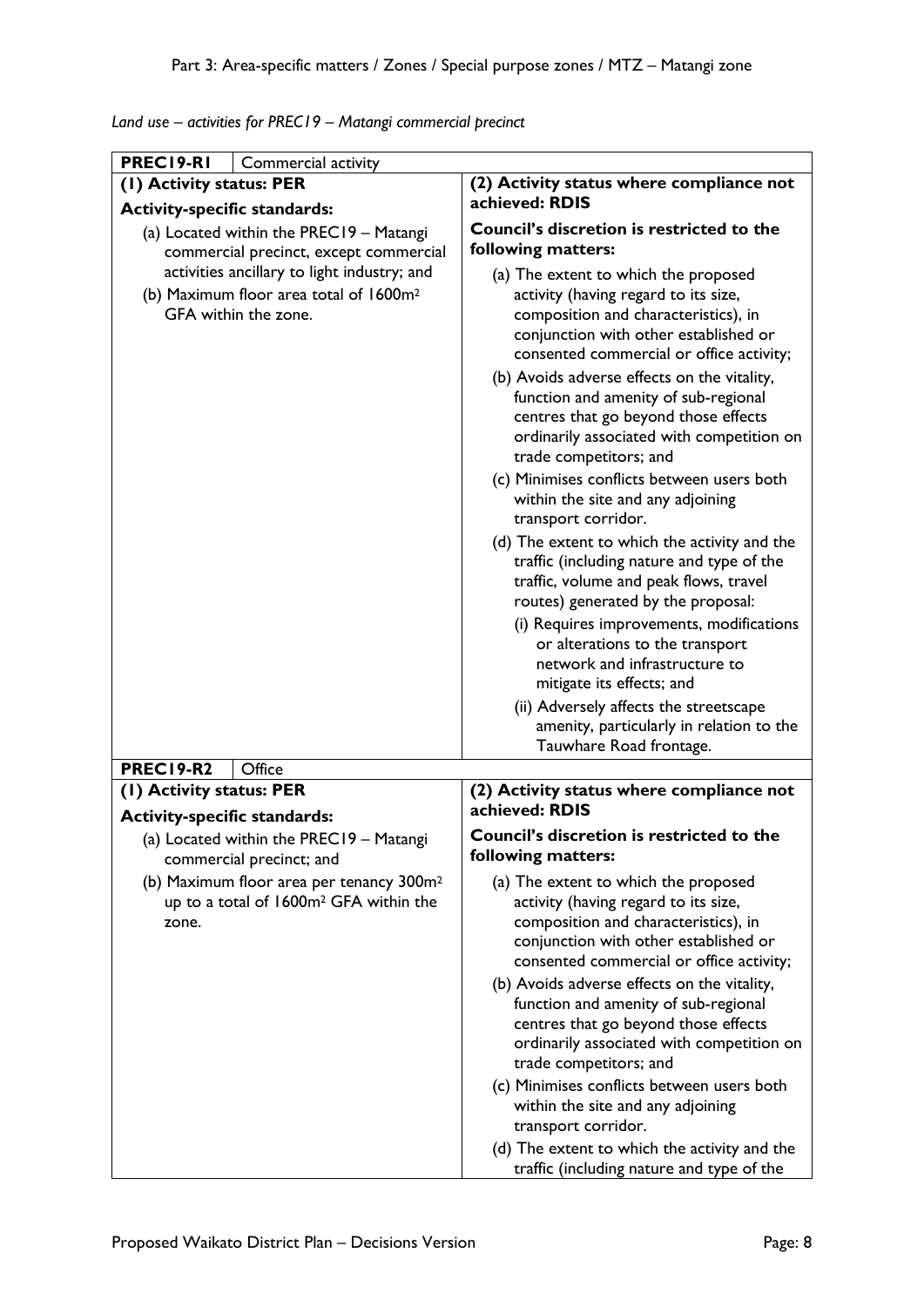|                                                                                                                                                                                                                                                                                 |                                                                                 | traffic, volume and peak flows, travel<br>routes) generated by the proposal:                                                              |
|---------------------------------------------------------------------------------------------------------------------------------------------------------------------------------------------------------------------------------------------------------------------------------|---------------------------------------------------------------------------------|-------------------------------------------------------------------------------------------------------------------------------------------|
|                                                                                                                                                                                                                                                                                 |                                                                                 | (i) Requires improvements, modifications<br>or alterations to the transport<br>network and infrastructure to<br>mitigate its effects; and |
|                                                                                                                                                                                                                                                                                 |                                                                                 | (e) Adversely affects the streetscape                                                                                                     |
|                                                                                                                                                                                                                                                                                 |                                                                                 | amenity, particularly in relation to the                                                                                                  |
|                                                                                                                                                                                                                                                                                 |                                                                                 | Tauwhare Road frontage.                                                                                                                   |
| <b>PREC19-R3</b>                                                                                                                                                                                                                                                                | A multi-unit development                                                        |                                                                                                                                           |
| (1) Activity status: RDIS                                                                                                                                                                                                                                                       |                                                                                 | (2) Activity status where compliance not                                                                                                  |
| <b>Activity-specific standards:</b>                                                                                                                                                                                                                                             |                                                                                 | achieved: DIS                                                                                                                             |
| (a) A multi-unit development within the<br>PREC19 - Matangi commercial precinct<br>that complies with these activity-specific<br>standards:<br>(i) The standards set out in MTZ-S17;<br>and<br>(ii) All apartments are located at least<br>one storey above ground floor level. |                                                                                 |                                                                                                                                           |
| <b>Council's discretion is restricted to the</b><br>following matters:                                                                                                                                                                                                          |                                                                                 |                                                                                                                                           |
|                                                                                                                                                                                                                                                                                 | (b) The extent to which the development is<br>consistent with CPTED principles; |                                                                                                                                           |
| (c) The extent to which the development<br>contributes to and engages with adjacent<br>streets and public open space;                                                                                                                                                           |                                                                                 |                                                                                                                                           |
| (d) The extent to which the development<br>creates visual quality and interest through<br>the separation of buildings, variety in built<br>form and architectural detailing, glazing,<br>and materials;                                                                         |                                                                                 |                                                                                                                                           |
| (e) The extent to which the design of the<br>development incorporates energy<br>efficiency measures such as passive solar<br>principles; and                                                                                                                                    |                                                                                 |                                                                                                                                           |
| (f) Amenity values for occupants and<br>neighbours in respect of outlook, privacy,<br>noise, light spill, access to sunlight, living<br>court orientation, site design and layout.                                                                                              |                                                                                 |                                                                                                                                           |

## *Land use – effects*

| MTZ-SI                                                                                     | Servicing and hours of operation |                                                                 |
|--------------------------------------------------------------------------------------------|----------------------------------|-----------------------------------------------------------------|
| (1) Activity status: PER                                                                   |                                  | (2) Activity status where compliance not                        |
| <b>Where:</b>                                                                              |                                  | achieved: RDIS                                                  |
| (a) The loading and unloading of vehicles and<br>the receiving of customers and deliveries |                                  | Council's discretion is restricted to the<br>following matters: |
| associated with any industrial or                                                          |                                  | (a) Effects on residential amenity values;                      |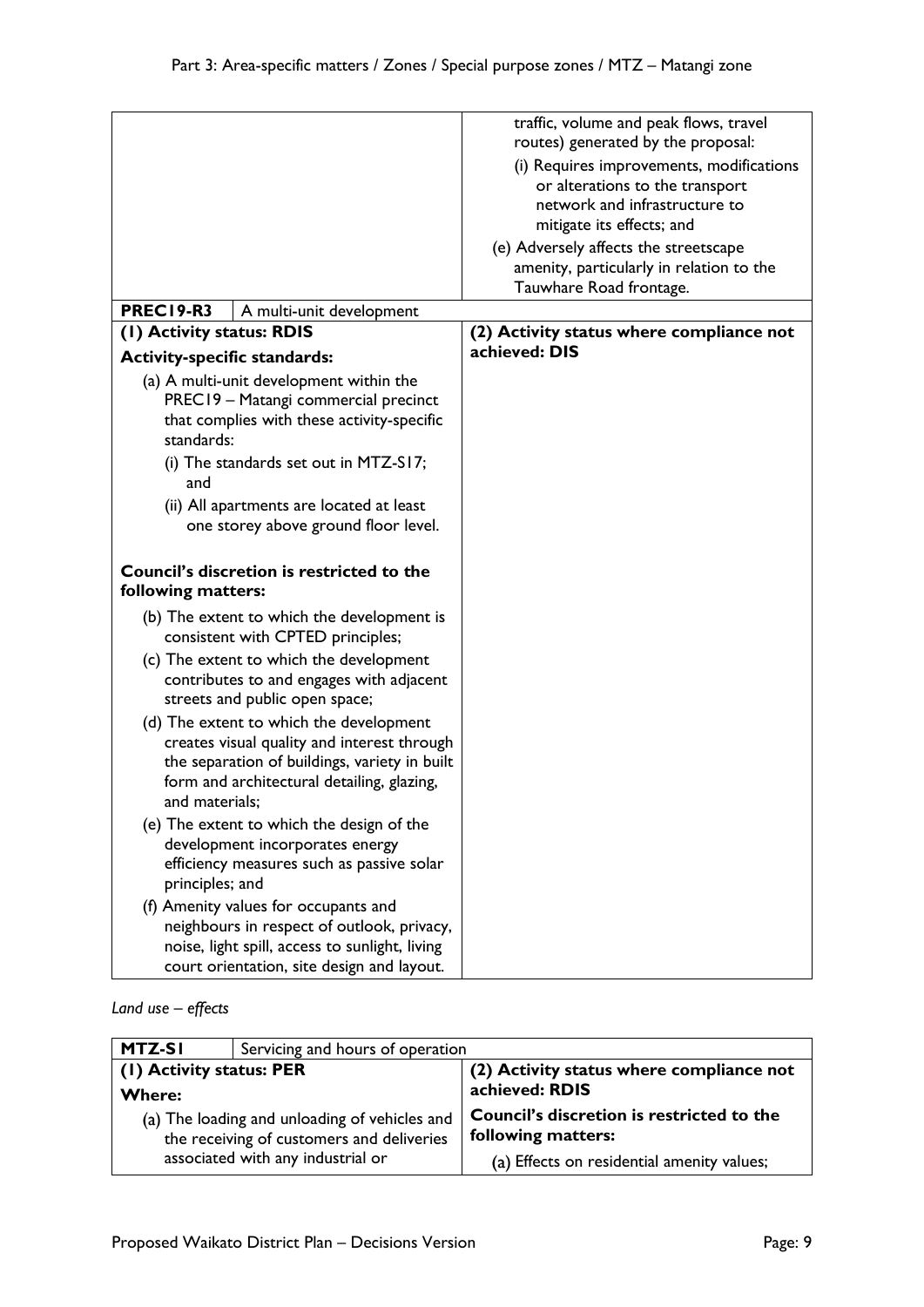| commercial activity may occur only                                               | (b) Timing, duration and frequency of                                                       |
|----------------------------------------------------------------------------------|---------------------------------------------------------------------------------------------|
| between 6.00am and 10.30pm.                                                      | adverse effects; and                                                                        |
|                                                                                  | (c) The means to avoid, remedy or mitigate<br>adverse effects on adjoining sites.           |
| MTZ-S2<br>Onsite parking areas - landscaping                                     |                                                                                             |
| (I) Activity status: PER                                                         | (2) Activity status where compliance not                                                    |
| <b>Where:</b>                                                                    | achieved: RDIS                                                                              |
| (a) Onsite car parking area for 5 or more                                        | Council's discretion is restricted to the                                                   |
| parking spaces located within 6m of a                                            | following matters:                                                                          |
| road boundary, must comply with the                                              | (a) Effects on amenity values and safety.                                                   |
| following standards:                                                             |                                                                                             |
| (i) The car parking area must be                                                 |                                                                                             |
| separated from the road by a 1.5m<br>wide planting strip, with the exception     |                                                                                             |
| of vehicle access points;                                                        |                                                                                             |
| (ii) The landscaping must comprise of a                                          |                                                                                             |
| mix of trees, shrubs and ground cover                                            |                                                                                             |
| plants; and                                                                      |                                                                                             |
| (iii) Landscaping shall be selected, located                                     |                                                                                             |
| and maintained in a manner so as not                                             |                                                                                             |
| to create adverse traffic safety effects.                                        |                                                                                             |
| MTZ-S3<br>Outdoor storage                                                        |                                                                                             |
| (1) Activity status: PER                                                         | (2) Activity status where compliance not<br>achieved: RDIS                                  |
| <b>Where:</b>                                                                    |                                                                                             |
| (a) Outdoor storage of goods or materials                                        | <b>Council's discretion is restricted to the</b><br>following matters:                      |
| must:                                                                            |                                                                                             |
| (i) Be ancillary to an activity operating<br>from the site;                      | (a) Visual amenity;<br>(b) Effects on loading and parking areas;                            |
| (ii) Not encroach onto parking or loading                                        | (c) Size and location of storage area; and                                                  |
| areas:                                                                           | (d) Measures to mitigate adverse effects.                                                   |
| (iii) Not be located between the building                                        |                                                                                             |
| and the front boundary.                                                          |                                                                                             |
| (iv) Be fully screened from view by a                                            |                                                                                             |
| close boarded fence, solid fence, wall                                           |                                                                                             |
| to a height of 1.8m, fencing or                                                  |                                                                                             |
| landscaping from any:                                                            |                                                                                             |
| (1) Public road;                                                                 |                                                                                             |
| (2) Public reserve; and                                                          |                                                                                             |
| (3) Adjoining site in another zone.<br>MTZ-S4<br>Traffic                         |                                                                                             |
| (1) Activity status: PER                                                         | (2) Activity status where compliance not                                                    |
| <b>Where:</b>                                                                    | achieved: RDIS                                                                              |
| (a) The following average maximum volume<br>limits are not exceeded:             | <b>Council's discretion is restricted to the</b><br>following matters:                      |
| (i) 250 vehicle movements per day per                                            | (a) The outcomes and recommendations in                                                     |
| individual activity within the zone;                                             | the Integrated Transport Assessment                                                         |
| (ii) 2200 vehicle movements per day for                                          | that must be provided with the                                                              |
| all activities within the zone;                                                  | application;                                                                                |
| (iii) 330 vehicle movements per peak<br>hour for all activities within the zone; | (b) The effects of the activity on the safety,<br>efficiency and effectiveness of the local |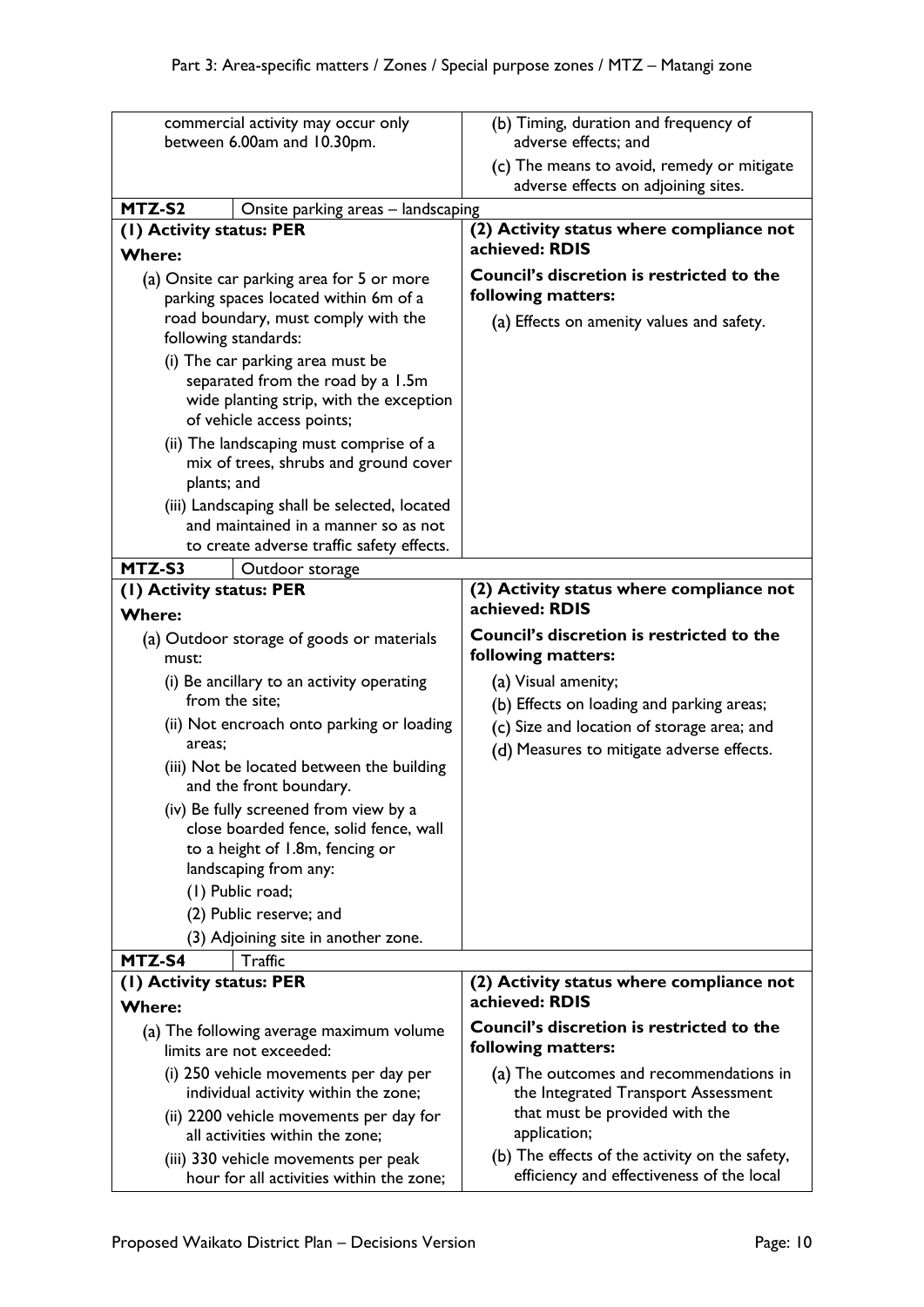|                                                                                                                                                                                                                                                                                                                                        | (iv) no more than 1% of all vehicle<br>movements are Heavy Commercial<br>Vehicles (HCV); and<br>(v) average maximum volumes shall be<br>derived by a suitably qualified traffic<br>engineer using no less than one week<br>of appropriate surveyed count date, at<br>the cost of the developer. | and wider transport network, including<br>consideration of cumulative effects with<br>other activities (including those<br>consented but not yet constructed or<br>operational) in the vicinity, proposed<br>infrastructure, and construction work<br>associated with the activity;<br>(c) Whether the use is of an appropriate<br>intensity and scale;<br>(d) Any alternative locations and methods<br>considered to avoid, remedy and mitigate<br>any adverse effects, while recognising<br>practical constraints and any benefits<br>generated by the activity;<br>(e) The duration, staging and scheduling of<br>construction activity and resultant vehicle<br>movements;<br>(f) The extent to which the number, pattern<br>and timing of construction traffic<br>movements is likely to adversely affect<br>the amenity values of the immediate and<br>surrounding area; and<br>(g) The temporary nature of construction<br>traffic movements and any positive<br>effects enabled by the activity. |
|----------------------------------------------------------------------------------------------------------------------------------------------------------------------------------------------------------------------------------------------------------------------------------------------------------------------------------------|-------------------------------------------------------------------------------------------------------------------------------------------------------------------------------------------------------------------------------------------------------------------------------------------------|----------------------------------------------------------------------------------------------------------------------------------------------------------------------------------------------------------------------------------------------------------------------------------------------------------------------------------------------------------------------------------------------------------------------------------------------------------------------------------------------------------------------------------------------------------------------------------------------------------------------------------------------------------------------------------------------------------------------------------------------------------------------------------------------------------------------------------------------------------------------------------------------------------------------------------------------------------------------------------------------------------|
| MTZ-S5                                                                                                                                                                                                                                                                                                                                 |                                                                                                                                                                                                                                                                                                 | Any new vehicle crossing within 30m of the railway level crossing.                                                                                                                                                                                                                                                                                                                                                                                                                                                                                                                                                                                                                                                                                                                                                                                                                                                                                                                                       |
| (I) Activity status: RDIS                                                                                                                                                                                                                                                                                                              |                                                                                                                                                                                                                                                                                                 | (2) Activity status where compliance not<br>achieved: n/a                                                                                                                                                                                                                                                                                                                                                                                                                                                                                                                                                                                                                                                                                                                                                                                                                                                                                                                                                |
| following matters:                                                                                                                                                                                                                                                                                                                     | <b>Council's discretion is restricted to the</b>                                                                                                                                                                                                                                                |                                                                                                                                                                                                                                                                                                                                                                                                                                                                                                                                                                                                                                                                                                                                                                                                                                                                                                                                                                                                          |
| (a) The potential for adverse effects on the<br>safety and efficiency of the railway<br>resulting from the nature, use, location<br>and design of the vehicle access point to<br>a subdivision or land use activity;<br>(b) Whether alternative accesses are<br>feasible; and<br>(c) The outcome of any consultation with<br>KiwiRail. |                                                                                                                                                                                                                                                                                                 |                                                                                                                                                                                                                                                                                                                                                                                                                                                                                                                                                                                                                                                                                                                                                                                                                                                                                                                                                                                                          |

*Land use – building*

| MTZ-S6                                                                                          | Tauwhare Road interface |                                                                                              |
|-------------------------------------------------------------------------------------------------|-------------------------|----------------------------------------------------------------------------------------------|
| (1) Activity status: PER                                                                        |                         | (2) Activity status where compliance not<br>achieved: RDIS                                   |
| <b>Where:</b>                                                                                   |                         |                                                                                              |
| (a) Buildings and structures within 10m of<br>Tauwhare Road must comply with the                |                         | Council's discretion is restricted to the<br>following matters:                              |
| following standards:                                                                            |                         | (a) The extent to which the development                                                      |
| (i) At least 50% of the building front<br>facade at the ground floor shall be<br>clear glazing; |                         | creates visual quality and interest through<br>the separation of buildings, variety in built |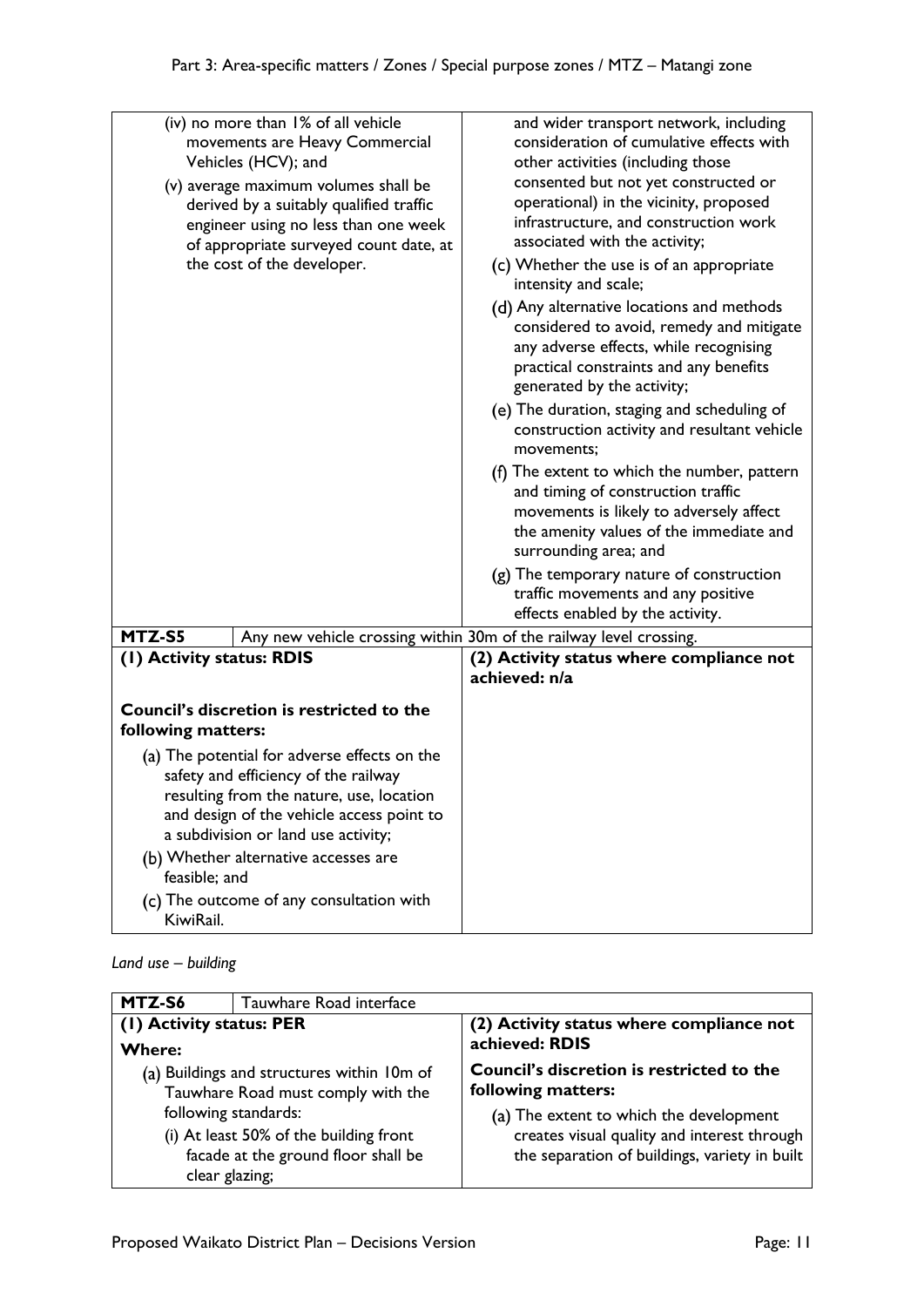| (ii) At least 25% of the building front<br>facade above the ground floor is clear                                                                           | form and architectural detailing, glazing,<br>and materials;                                                                                                                                                                              |  |  |
|-------------------------------------------------------------------------------------------------------------------------------------------------------------|-------------------------------------------------------------------------------------------------------------------------------------------------------------------------------------------------------------------------------------------|--|--|
| glazing; and<br>(iii) There are no roller doors (except                                                                                                     | (b) The extent to which the development<br>contributes to and engages with adjacent                                                                                                                                                       |  |  |
| security grills which allow views from                                                                                                                      | streets and public open space; and                                                                                                                                                                                                        |  |  |
| the street into the premises) along                                                                                                                         | (c) The extent to which new development is                                                                                                                                                                                                |  |  |
| the site frontage.                                                                                                                                          | consistent with CPTED principles.                                                                                                                                                                                                         |  |  |
| MTZ-S7<br>Detached residential units                                                                                                                        |                                                                                                                                                                                                                                           |  |  |
| (1) Activity status: PER<br><b>Where:</b>                                                                                                                   | (2) Activity status where compliance not<br>achieved: RDIS                                                                                                                                                                                |  |  |
| (a) Detached residential units are not<br>located in the PREC19 - Matangi<br>commercial precinct;<br>(b) Detached residential units are located             | <b>Council's discretion is restricted to the</b><br>following matters:<br>(a) The extent to which the development<br>contributes to and engages with adjacent                                                                             |  |  |
| within Records of Title:<br>(i) Lot 1 DPS $61203$ and SEC 2 SOP<br>465505;<br>(ii) Lot 2 DPS 72565 and SEC. I SOP<br>465505; and<br>(iii) Lot 2 DPS 319280. | streets and public open space;<br>(b) The extent to which the development<br>creates visual quality and interest through<br>the separation of buildings, variety in built<br>form and architectural detailing, glazing,<br>and materials; |  |  |
| (c) The zone contains no more than seven<br>detached residential units.                                                                                     | (c) The extent to which the design of the<br>development incorporates energy<br>efficiency measures such as passive solar<br>principles;                                                                                                  |  |  |
|                                                                                                                                                             | (d) Amenity values for occupants and<br>neighbours in respect of outlook, privacy,<br>noise, light spill, access to sunlight, living<br>court orientation, site design and layout;                                                        |  |  |
|                                                                                                                                                             | (e) Effects on onsite wastewater and<br>stormwater disposal;                                                                                                                                                                              |  |  |
|                                                                                                                                                             | (f) Extent to which connection to public<br>reticulated infrastructure is provided; and                                                                                                                                                   |  |  |
|                                                                                                                                                             | (g) Reverse sensitivity effects in relation to<br>existing land uses, including effects on<br>vehicle movement.                                                                                                                           |  |  |
| MTZ-S8<br><b>Building coverage</b>                                                                                                                          |                                                                                                                                                                                                                                           |  |  |
| (1) Activity status: PER<br><b>Where:</b>                                                                                                                   | (2) Activity status where compliance not<br>achieved: RDIS                                                                                                                                                                                |  |  |
| (a) Building coverage for buildings and                                                                                                                     | Council's discretion is restricted to the                                                                                                                                                                                                 |  |  |
| structures must not exceed 60% across                                                                                                                       | following matters:                                                                                                                                                                                                                        |  |  |
| the entire zone.                                                                                                                                            | (a) Extent to which development promotes                                                                                                                                                                                                  |  |  |
| (b) $MTZ-S8(1)(a)$ does not apply:                                                                                                                          | quality design and layout;                                                                                                                                                                                                                |  |  |
| (i) To a structure that is not a building;                                                                                                                  | (b) Extent to which development provides                                                                                                                                                                                                  |  |  |
| or                                                                                                                                                          | for adequate servicing provision,                                                                                                                                                                                                         |  |  |
| (ii) Eaves of a building that project less                                                                                                                  | including onsite disposal of wastewater                                                                                                                                                                                                   |  |  |
| than 750mm horizontally from the                                                                                                                            | and stormwater; and                                                                                                                                                                                                                       |  |  |
| exterior wall of the building.                                                                                                                              | (c) Extent to which development adversely<br>impacts the built heritage.                                                                                                                                                                  |  |  |
| MTZ-S9<br>Buildings and structures height                                                                                                                   |                                                                                                                                                                                                                                           |  |  |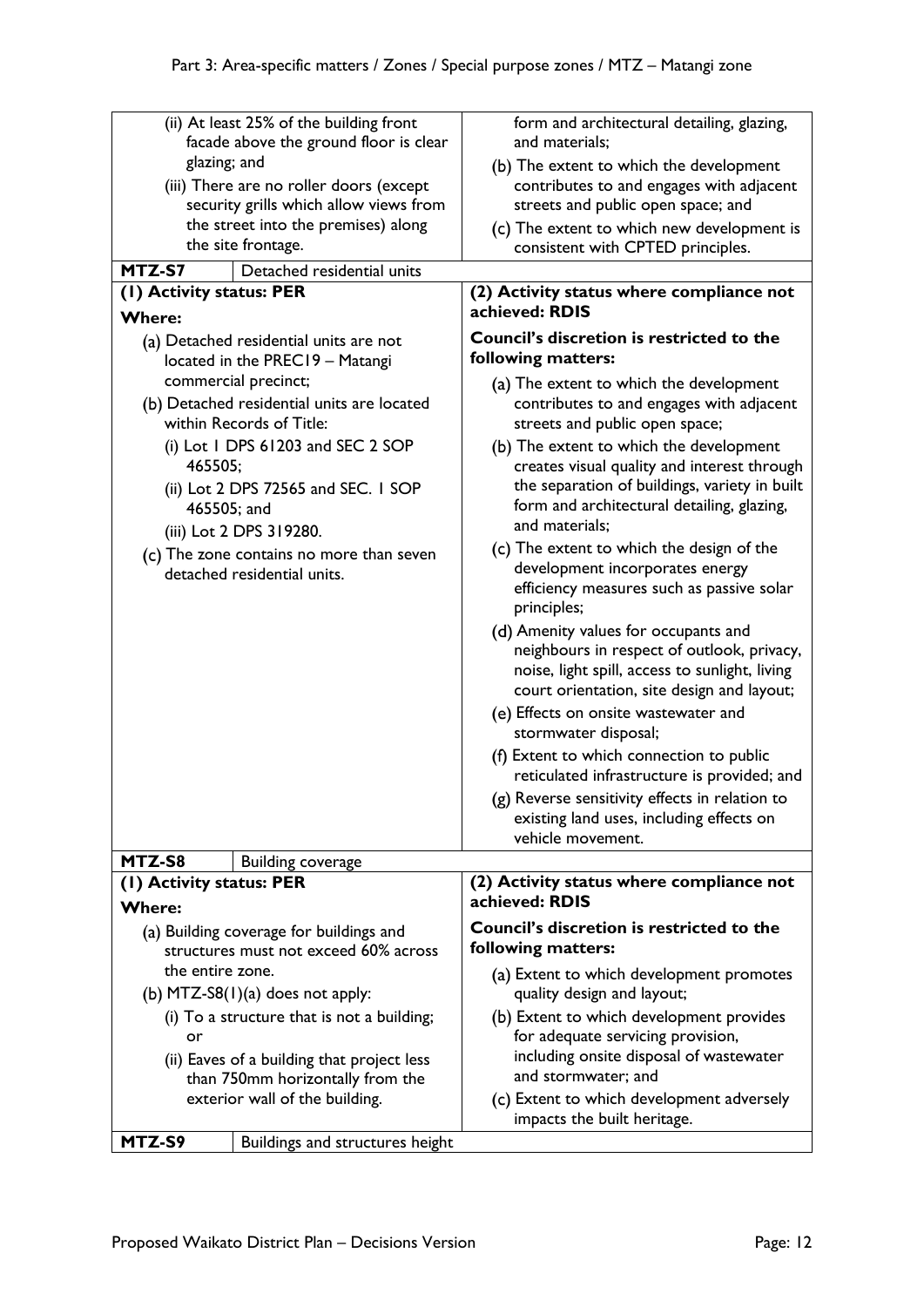| (I) Activity status: PER                                                                                                                                                                                                                                                                                                                                                                                                                                                                          | (2) Activity status where compliance not                                                                                                                                                                                                                                                                                                                        |  |  |
|---------------------------------------------------------------------------------------------------------------------------------------------------------------------------------------------------------------------------------------------------------------------------------------------------------------------------------------------------------------------------------------------------------------------------------------------------------------------------------------------------|-----------------------------------------------------------------------------------------------------------------------------------------------------------------------------------------------------------------------------------------------------------------------------------------------------------------------------------------------------------------|--|--|
|                                                                                                                                                                                                                                                                                                                                                                                                                                                                                                   | achieved: RDIS                                                                                                                                                                                                                                                                                                                                                  |  |  |
| <b>Where:</b><br>(a) Buildings and structures shall not exceed<br>a height, measured from the natural<br>ground level immediately below that part<br>of the structure, of:<br>$(i)$ 15m, or<br>(ii) 12m within 20m of the Tauwhare<br>Road Boundary.<br>(b) Chimneys not exceeding Im in width and<br>finials shall not exceed a height,<br>measured from the natural ground level<br>immediately below that part of the<br>structure, of<br>$(i)$ 17m, or<br>(ii) 14m within 20m of the Tauwhare | Council's discretion is restricted to the<br>following matters:<br>(a) Extent to which development provides<br>for quality design and layout;<br>(b) Extent to which development adversely<br>impacts on traffic safety and efficiency;<br>and<br>(c) Extent to which the effects of building<br>dominance both cumulatively and<br>individually are mitigated. |  |  |
| Road Boundary.                                                                                                                                                                                                                                                                                                                                                                                                                                                                                    |                                                                                                                                                                                                                                                                                                                                                                 |  |  |
| MTZ-SI0<br>Permeable surfaces                                                                                                                                                                                                                                                                                                                                                                                                                                                                     |                                                                                                                                                                                                                                                                                                                                                                 |  |  |
| (1) Activity status: PER<br><b>Where:</b>                                                                                                                                                                                                                                                                                                                                                                                                                                                         | (2) Activity status where compliance not<br>achieved: RDIS                                                                                                                                                                                                                                                                                                      |  |  |
| (a) Permeable surfaces must be maintained<br>over at least 20% of the land area of the<br>zone west of the railway.<br>(b) The land area east of the railway (Lot I<br>DPS 72565) is excluded from this<br>calculation.                                                                                                                                                                                                                                                                           | Council's discretion is restricted to the<br>following matters:<br>(a) Extent to which development provides<br>for quality design and layout; and<br>(b) Extent to which development can<br>provide for adequate stormwater<br>attenuation and disposal.                                                                                                        |  |  |
| MTZ-SII<br>Gross floor area                                                                                                                                                                                                                                                                                                                                                                                                                                                                       |                                                                                                                                                                                                                                                                                                                                                                 |  |  |
| (I) Activity status: PER                                                                                                                                                                                                                                                                                                                                                                                                                                                                          | (2) Activity status where compliance not                                                                                                                                                                                                                                                                                                                        |  |  |
| <b>Where:</b>                                                                                                                                                                                                                                                                                                                                                                                                                                                                                     | achieved: DIS                                                                                                                                                                                                                                                                                                                                                   |  |  |
| (a) The combined maximum gross floor area<br>for buildings used for office and<br>commercial activities in the MTZ -<br>Matangi zone shall not exceed 3200m <sup>2</sup> .                                                                                                                                                                                                                                                                                                                        |                                                                                                                                                                                                                                                                                                                                                                 |  |  |
| MTZ-SI2<br>Height in relation to boundary                                                                                                                                                                                                                                                                                                                                                                                                                                                         |                                                                                                                                                                                                                                                                                                                                                                 |  |  |
| (I) Activity status: PER<br><b>Where:</b>                                                                                                                                                                                                                                                                                                                                                                                                                                                         | (2) Activity status where compliance not<br>achieved: RDIS                                                                                                                                                                                                                                                                                                      |  |  |
| (a) Buildings and structures shall not<br>protrude through a height control plane<br>rising at an angle of 45 degrees<br>commencing at an elevation of 3m above<br>ground level at every point of the site<br>boundary where it adjoins a GRZ -<br>General residential zone or GRUZ -<br>General rural zone.                                                                                                                                                                                      | Council's discretion is restricted to the<br>following matters:<br>(a) Height of building or structure;<br>(b) Design and location of the building;<br>(c) Level of shading on an adjoining site;<br>(d) Privacy on other site; and<br>(e) Amenity values of the locality.                                                                                      |  |  |
| MTZ-SI3<br><b>Building setbacks</b>                                                                                                                                                                                                                                                                                                                                                                                                                                                               |                                                                                                                                                                                                                                                                                                                                                                 |  |  |
| (I) Activity status: PER<br><b>Where:</b>                                                                                                                                                                                                                                                                                                                                                                                                                                                         | (2) Activity status where compliance not<br>achieved: RDIS                                                                                                                                                                                                                                                                                                      |  |  |
| (a) Buildings and structures shall be setback<br>a minimum of:                                                                                                                                                                                                                                                                                                                                                                                                                                    | <b>Council's discretion is restricted to the</b><br>following matters:                                                                                                                                                                                                                                                                                          |  |  |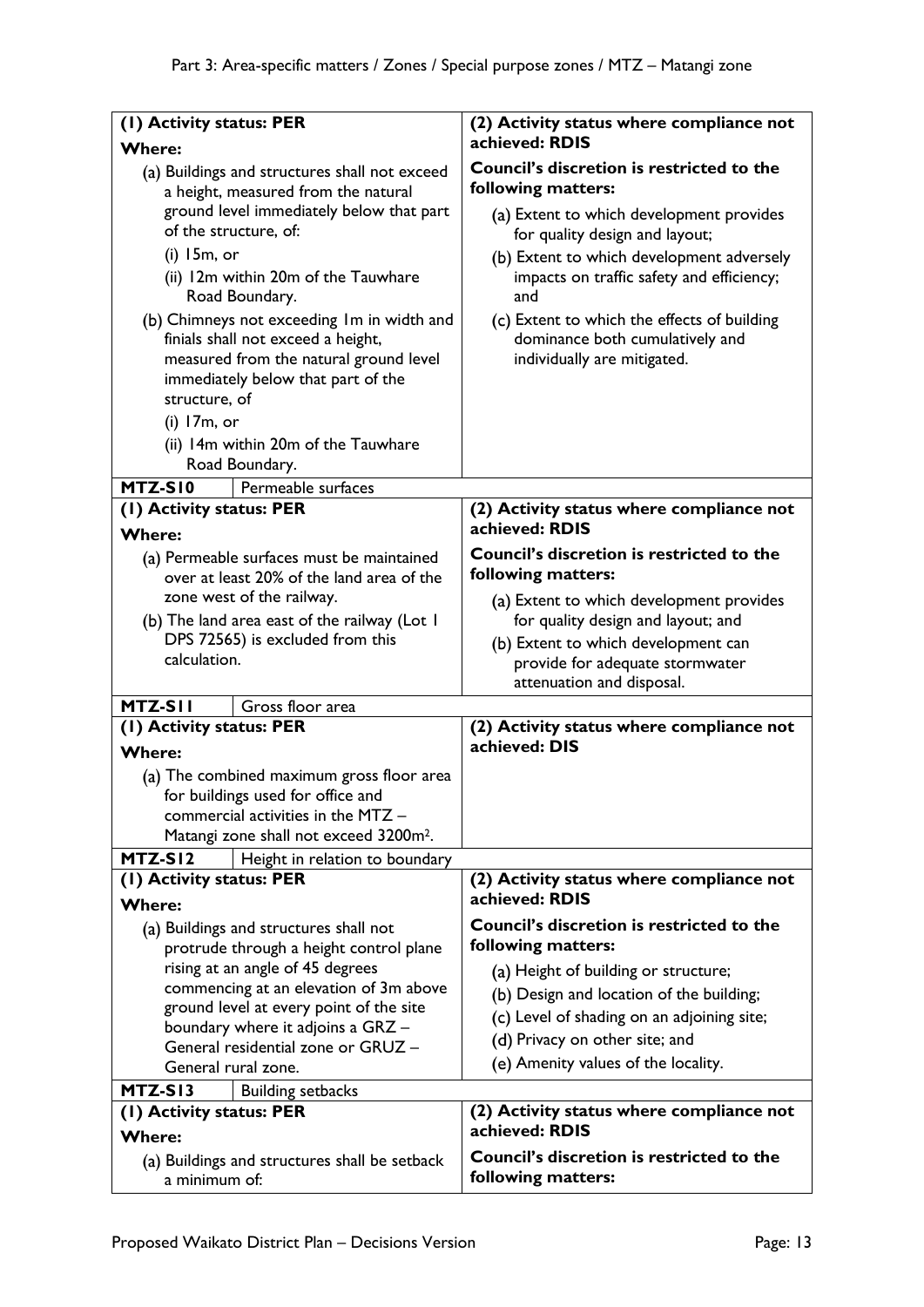| (i) 3m from side or rear boundaries                                     |                                                                           | (a) Effects on amenity values;                                                   |  |  |
|-------------------------------------------------------------------------|---------------------------------------------------------------------------|----------------------------------------------------------------------------------|--|--|
| adjoining a GRZ - General residential                                   |                                                                           | (b) Design and location of the building;                                         |  |  |
| zone or GRUZ - General rural zone;                                      |                                                                           | (c) Privacy; and                                                                 |  |  |
| (ii) 5m from the rail corridor boundary;<br>and                         |                                                                           | (d) Planting and landscaping.                                                    |  |  |
| (iii) 0m from Tauwhare Road.                                            |                                                                           |                                                                                  |  |  |
| (iv) Side and rear setbacks adjoining the                               |                                                                           |                                                                                  |  |  |
| GRZ - General residential zone and                                      |                                                                           |                                                                                  |  |  |
| used for non-residential activities shall                               |                                                                           |                                                                                  |  |  |
| be planted with an average of one                                       |                                                                           |                                                                                  |  |  |
| tree per 10m or planted with a hedge                                    |                                                                           |                                                                                  |  |  |
| maintained at a minimum height of 2m<br>for the length of the boundary. |                                                                           |                                                                                  |  |  |
|                                                                         | (b) MTZ-S13(1)(a) does not apply to a                                     |                                                                                  |  |  |
|                                                                         | structure which is not a building.                                        |                                                                                  |  |  |
| MTZ-SI4                                                                 | Servicing                                                                 |                                                                                  |  |  |
| (1) Activity status: PER                                                |                                                                           | (2) Activity status where compliance not                                         |  |  |
| <b>Where:</b>                                                           |                                                                           | achieved: DIS                                                                    |  |  |
|                                                                         | (a) New and relocated buildings must                                      |                                                                                  |  |  |
|                                                                         | provide for onsite wastewater disposal                                    |                                                                                  |  |  |
|                                                                         | and treatment to the satisfaction of                                      |                                                                                  |  |  |
| council.                                                                |                                                                           |                                                                                  |  |  |
| MTZ-SI5                                                                 | Servicing                                                                 |                                                                                  |  |  |
| (I) Activity status: PER                                                |                                                                           | (2) Activity status where compliance not<br>achieved: DIS                        |  |  |
| <b>Where:</b>                                                           |                                                                           |                                                                                  |  |  |
|                                                                         | (a) New and relocated buildings must                                      |                                                                                  |  |  |
|                                                                         | provide for onsite stormwater disposal                                    |                                                                                  |  |  |
| via soakage.                                                            |                                                                           |                                                                                  |  |  |
| MTZ-S16                                                                 | Historic heritage item - site development                                 |                                                                                  |  |  |
| (1) Activity status: PER                                                |                                                                           | (2) Activity status where compliance not<br>achieved: RDIS                       |  |  |
| <b>Where:</b>                                                           |                                                                           |                                                                                  |  |  |
|                                                                         | (a) Development must comply with the                                      | Council's discretion is restricted to the                                        |  |  |
|                                                                         | following standard:                                                       | following matters:                                                               |  |  |
|                                                                         | (i) Be set back at least 8m from the<br>Glaxo building listed in SCHED1 - | (a) Effects on the values, context and setting<br>of the heritage item;          |  |  |
| Historic heritage items.                                                |                                                                           | (b) Location, design, size, materials and                                        |  |  |
|                                                                         |                                                                           | finish;<br>(c) Landscaping; and                                                  |  |  |
|                                                                         |                                                                           |                                                                                  |  |  |
|                                                                         |                                                                           | (d) The relationship of the heritage item<br>with the setting including the area |  |  |
|                                                                         |                                                                           | between the heritage item and the road.                                          |  |  |
| MTZ-SI7                                                                 | New residential buildings                                                 |                                                                                  |  |  |
| (1) Activity status: PER                                                |                                                                           | (2) Activity status where compliance not                                         |  |  |
| <b>Where:</b>                                                           |                                                                           | achieved: DIS                                                                    |  |  |
|                                                                         | (a) New and relocated buildings must be                                   |                                                                                  |  |  |
| located generally in accordance with the                                |                                                                           |                                                                                  |  |  |
| locations shown on Figure 25 - Indicative                               |                                                                           |                                                                                  |  |  |
| site plan A                                                             |                                                                           |                                                                                  |  |  |